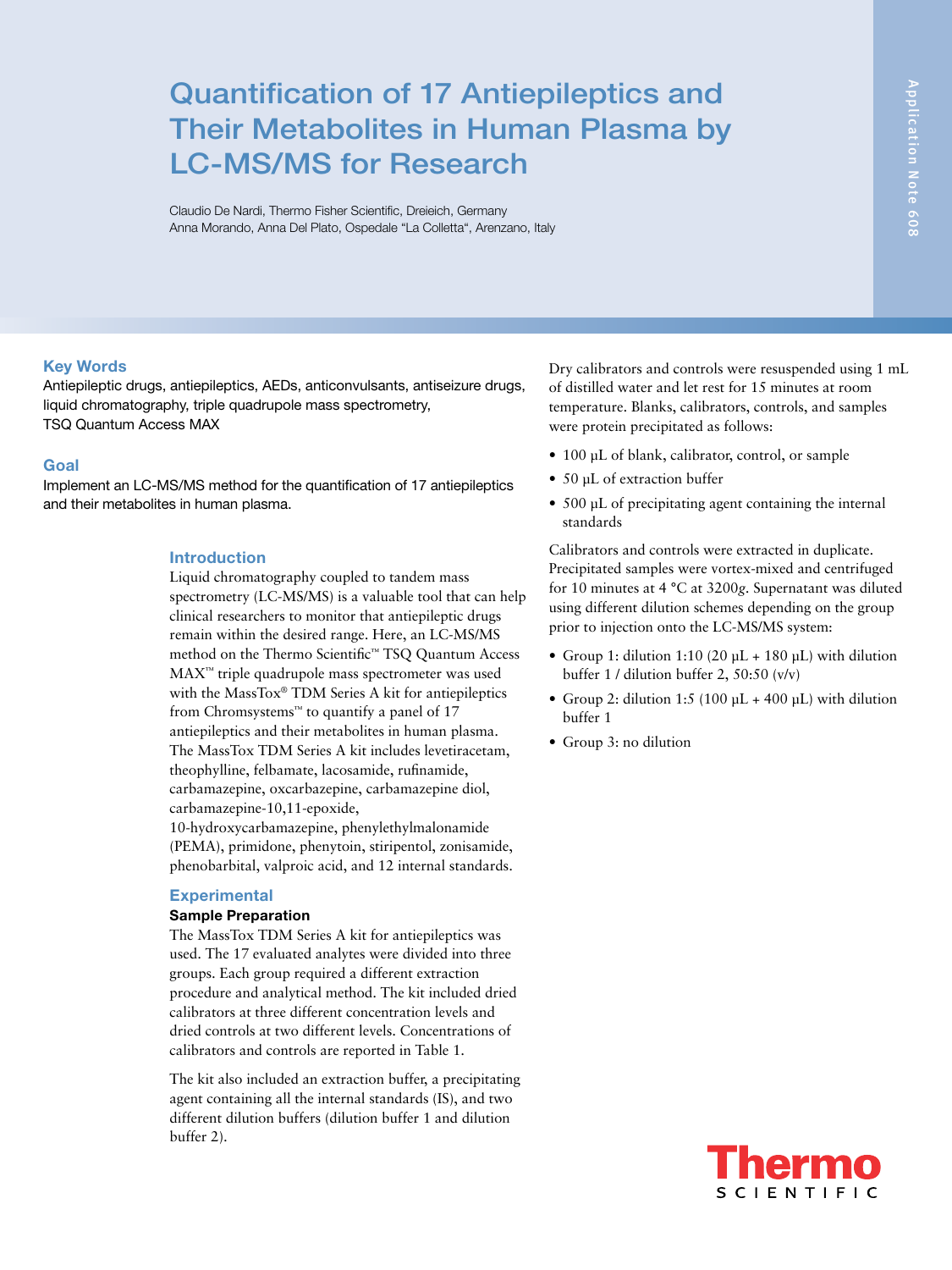| <b>Group</b>   | <b>Analyte</b>               | CAL <sub>1</sub> | CAL <sub>2</sub> | CAL <sub>3</sub> | <b>CTRL1</b> | <b>CTRL2</b> |
|----------------|------------------------------|------------------|------------------|------------------|--------------|--------------|
|                | Carbamazepine                | 1.62             | 8.77             | 15.1             | 3.25         | 10.6         |
|                | Oxcarbazepine                | 0.14             | 1.89             | 3.64             | 0.46         | 2.75         |
|                | Carbamazepine diol           | 0.16             | 5.77             | 11.5             | 1.11         | 8.21         |
|                | Carbamazepine-10,11-epoxide  | 0.16             | 5.61             | 11.0             | 1.07         | 8.1          |
|                | 10-hydroxycarbamazepine      | 3.83             | 26.6             | 48.3             | 8.48         | 36.1         |
|                | Felbamate                    | 14.3             | 70.8             | 130              | 27.2         | 92.9         |
|                | Lacosamide                   | 0.78             | 6.13             | 11.4             | 1.91         | 8.5          |
|                | Levetiracetam                | 4.90             | 28.5             | 84.0             | 16.0         | 62.8         |
|                | Rufinamide                   | 3.98             | 21.0             | 35.3             | 7.54         | 28.0         |
|                | Theophylline                 | 6.11             | 15.9             | 24.6             | 9.78         | 18.9         |
|                | Phenytoin                    | 3.49             | 13.3             | 23.3             | 5.86         | 16.9         |
| $\overline{2}$ | Primidone                    | 3.07             | 10.7             | 18.3             | 5.11         | 13.6         |
|                | Phenylethylmalonamide (PEMA) | 1.07             | 6.68             | 12.7             | 2.21         | 9.03         |
|                | Stiripentol                  | 2.62             | 14.3             | 27.3             | 5.01         | 20.3         |
|                | Phenobarbital                | 7.38             | 34.2             | 60.1             | 13.8         | 44.7         |
| 3              | Valproic Acid                | 31.6             | 79.1             | 125              | 47.2         | 97.7         |
|                | Zonisamide                   | 3.97             | 27.4             | 50.4             | 9.04         | 36.8         |

#### Liquid Chromatography

Liquid chromatography analysis was performed using a Thermo Scientific™ Transcend™ TLX-1 system. The LC conditions were as follows:

|  | <b>Mass Spectrometry</b> |  |
|--|--------------------------|--|
|--|--------------------------|--|

The LC system was connected to a TSQ Quantum Access MAX triple quadrupole mass spectrometer. Acquisition time ranges were used for each analyte and the following MS conditions were used:

| LC column        | Provided with the kit |
|------------------|-----------------------|
| Mobile phase A   | Provided with the kit |
| Mobile phase B   | Provided with the kit |
| Injection volume | Group $1 - 20$ µL     |
|                  | Group $2-100$ µL      |
|                  | Group $3 - 30$ µL     |
| LC gradient      | See Table 2           |
|                  |                       |

Table 2. LC gradient

| <b>Group</b>   | <b>Time</b><br>(min) | <b>Flow Rate</b><br>(mL/min) | A<br>$(\%)$ | B<br>$(\%)$      |
|----------------|----------------------|------------------------------|-------------|------------------|
|                | 0.0                  | 0.8                          | 100         | $\overline{0}$   |
|                | 0.1                  | 0.8                          | 100         | 0                |
|                | 0.5                  | 0.8                          | 60          | 40               |
| $\mathbf{1}$   | 2.5                  | 0.8                          | 60          | 40               |
|                | 3.0                  | 1.0                          | 0           | 100              |
|                | 4.0                  | 1.0                          | 0           | 100              |
|                | 4.1                  | 0.8                          | 100         | 0                |
|                | 0.0                  | 1.0                          | 100         | 0                |
|                | 0.1                  | 1.0                          | 100         | 0                |
| $\overline{2}$ | 1.0                  | 1.0                          | 0           | 100              |
|                | 3.0                  | 1.0                          | 0           | 100              |
|                | 3.1                  | 1.0                          | 100         | 0                |
|                | 0.0                  | 1.0                          | 100         | 0                |
|                | 0.1                  | 1.0                          | 100         | 0                |
| 3              | 1.0                  | 1.0                          | 0           | 100              |
|                | 3.0                  | 1.0                          | 0           | 100              |
|                | 3.1                  | 1.0                          | 100         | $\boldsymbol{0}$ |

| Source type               | Heated electrospray ionization (HESI) |
|---------------------------|---------------------------------------|
| Vaporizer temp            | 350 °C                                |
| Capillary temp            | 350 °C                                |
| Spray voltage             | 3500 V                                |
| Sheath gas                | 70 AU                                 |
| Sweep gas                 | 0 AU                                  |
| Auxiliary gas             | 40 AU                                 |
| Data acquisition mode     | Selected-reaction monitoring (SRM)    |
| Chrom filter peak width   | 5.0 s                                 |
| Collision gas pressure    | $1.5 \text{ mTorr}$                   |
| Cycle time                | 0.300 s                               |
| Q1 mass resolution (FWMH) | 0.7                                   |
| Q3 mass resolution (FWMH) | 0.7                                   |
| <b>SRM</b> settings       | See Tables 3, 4 and 5                 |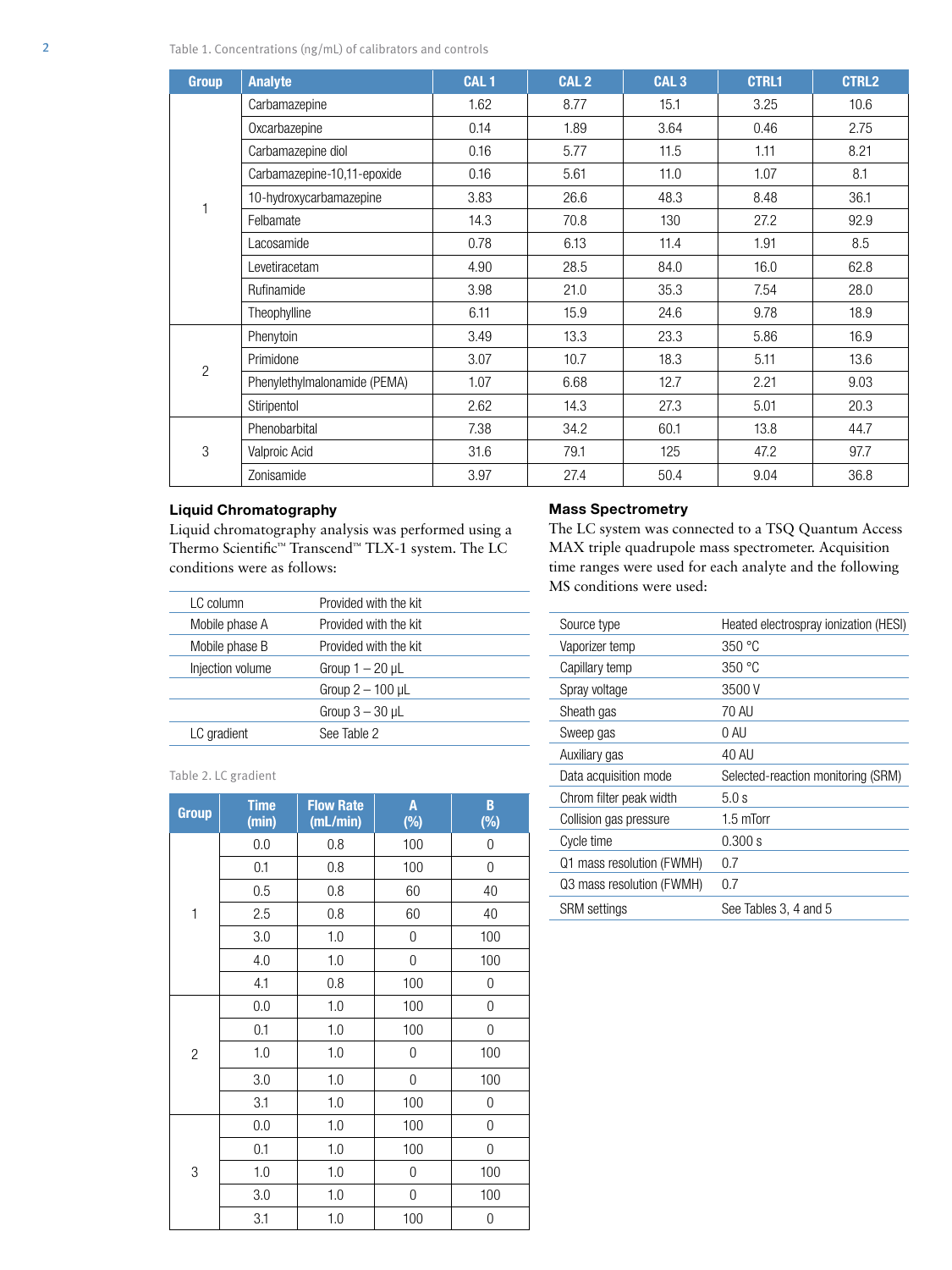| <b>Analyte</b>              | <b>Start</b><br><b>Time</b><br>(min) | <b>Stop</b><br><b>Time</b><br>(min) | <b>lonization</b><br><b>Mode</b> | <b>Precursor</b><br><b>Ion Mass</b><br>(m/z) | <b>Product</b><br><b>Ion Mass</b><br>(m/z) | <b>Collision</b><br><b>Energy</b><br>(V) | <b>Tube</b><br><b>Lens</b><br>(V) |
|-----------------------------|--------------------------------------|-------------------------------------|----------------------------------|----------------------------------------------|--------------------------------------------|------------------------------------------|-----------------------------------|
|                             |                                      |                                     |                                  | 171.1                                        | 69.3                                       | 28                                       |                                   |
| Levetiracetam               | 0.9                                  | 1.8                                 | $+$                              | 171.1                                        | 126.2                                      | 13                                       | 70                                |
|                             |                                      |                                     |                                  | 171.1                                        | 154.1                                      | 5                                        |                                   |
| IS7                         | 0.9                                  | 1.8                                 | $^{+}$                           | 174.1                                        | 69.3                                       | 29                                       | 70                                |
|                             |                                      |                                     |                                  | 181.0                                        | 69.3                                       | 26                                       |                                   |
| Theophylline                | $0.9\,$                              | 1.9                                 | $^{\mathrm{+}}$                  | 181.0                                        | 96.2                                       | 24                                       | 110                               |
|                             |                                      |                                     |                                  | 181.0                                        | 124.1                                      | 17                                       |                                   |
| IS <sub>8</sub>             | 0.9                                  | 1.9                                 | $\qquad \qquad +$                | 187.0                                        | 127.1                                      | 19                                       | 110                               |
|                             |                                      |                                     |                                  | 239.0                                        | 91.2                                       | 34                                       |                                   |
| Felbamate                   | 1.3                                  | 2.3                                 | $+$                              | 239.0                                        | 117.1                                      | 16                                       | 100                               |
|                             |                                      |                                     |                                  | 239.0                                        | 178.0                                      | 5                                        |                                   |
|                             |                                      |                                     |                                  | 239.0                                        | 127.1                                      | 23                                       |                                   |
| Rufinamide                  | 1.3                                  | 2.3                                 | $+$                              | 239.0                                        | 211.0                                      | 5                                        | 100                               |
|                             |                                      |                                     |                                  | 239.0                                        | 222.0                                      | 11                                       |                                   |
| IS <sub>5</sub>             | 1.3                                  | 2.3                                 | $\boldsymbol{+}$                 | 243.0                                        | 182.1                                      | 5                                        | 100                               |
|                             |                                      |                                     |                                  | 251.1                                        | 91.2                                       | 27                                       |                                   |
| Lacosamide                  | 1.3                                  | 2.3                                 | $^{\mathrm{+}}$                  | 251.1                                        | 108.2                                      | $\overline{7}$                           | 100                               |
|                             |                                      |                                     |                                  | 251.1                                        | 116.1                                      | 13                                       |                                   |
| IS <sub>6</sub>             | 1.3                                  | 2.3                                 | $^+$                             | 254.1                                        | 108.2                                      | $6\,$                                    | 100                               |
|                             |                                      |                                     |                                  | 271.0                                        | 180.0                                      | 27                                       |                                   |
| Carbamazepine diol          | 1.7                                  | 2.7                                 | $+$                              | 271.0                                        | 236.0                                      | 11                                       | 100                               |
|                             |                                      |                                     |                                  | 271.0                                        | 253.1                                      | $\sqrt{5}$                               |                                   |
|                             |                                      |                                     |                                  | 253.0                                        | 180.1                                      | 29                                       |                                   |
| Carbamazepine-10,11-epoxide | 1.9                                  | 2.8                                 | $^{+}$                           | 253.0                                        | 210.0                                      | 13                                       | 100                               |
|                             |                                      |                                     |                                  | 253.0                                        | 236.0                                      | 12                                       |                                   |
|                             |                                      |                                     |                                  | 255.0                                        | 179.0                                      | 36                                       |                                   |
| 10-hydroxycarbamazepine     | 1.9                                  | 2.9                                 | $\qquad \qquad +$                | 255.0                                        | 194.0                                      | 19                                       | 100                               |
|                             |                                      |                                     |                                  | 255.0                                        | 237.0                                      | $\sqrt{5}$                               |                                   |
| IS <sub>3</sub>             | 1.9                                  | 2.9                                 | $^{+}$                           | 259.0                                        | 198.0                                      | 19                                       | 100                               |
| IS <sub>2</sub>             | 1.9                                  | 2.9                                 | $^{+}$                           | 263.1                                        | 190.1                                      | 25                                       | 100                               |
|                             |                                      |                                     |                                  | 257.0                                        | 184.0                                      | 25                                       |                                   |
| IS4                         | 2.4                                  | 3.4                                 |                                  | 257.0                                        | 212.0                                      | 19                                       | 100                               |
|                             |                                      |                                     |                                  | 257.0                                        | 240.0                                      | 13                                       |                                   |
|                             |                                      |                                     |                                  | 253.0                                        | 180.0                                      | 25                                       |                                   |
| Oxcarbazepine               | 2.5                                  | 3.5                                 | $\qquad \qquad +$                | 253.0                                        | 208.0                                      | 19                                       | 100                               |
|                             |                                      |                                     |                                  | 253.0                                        | 236.0                                      | 11                                       |                                   |
|                             |                                      |                                     |                                  | 237.0                                        | 165.0                                      | 42                                       |                                   |
| Carbamazepine               | 2.9                                  | $3.9\,$                             | $^{\mathrm{+}}$                  | 237.0                                        | 179.1                                      | 32                                       | 100                               |
|                             |                                      |                                     |                                  | 237.0                                        | 194.0                                      | 19                                       |                                   |
| IS1                         | 2.9                                  | 3.9                                 | $\boldsymbol{+}$                 | 247.1                                        | 204.1                                      | $20\,$                                   | 100                               |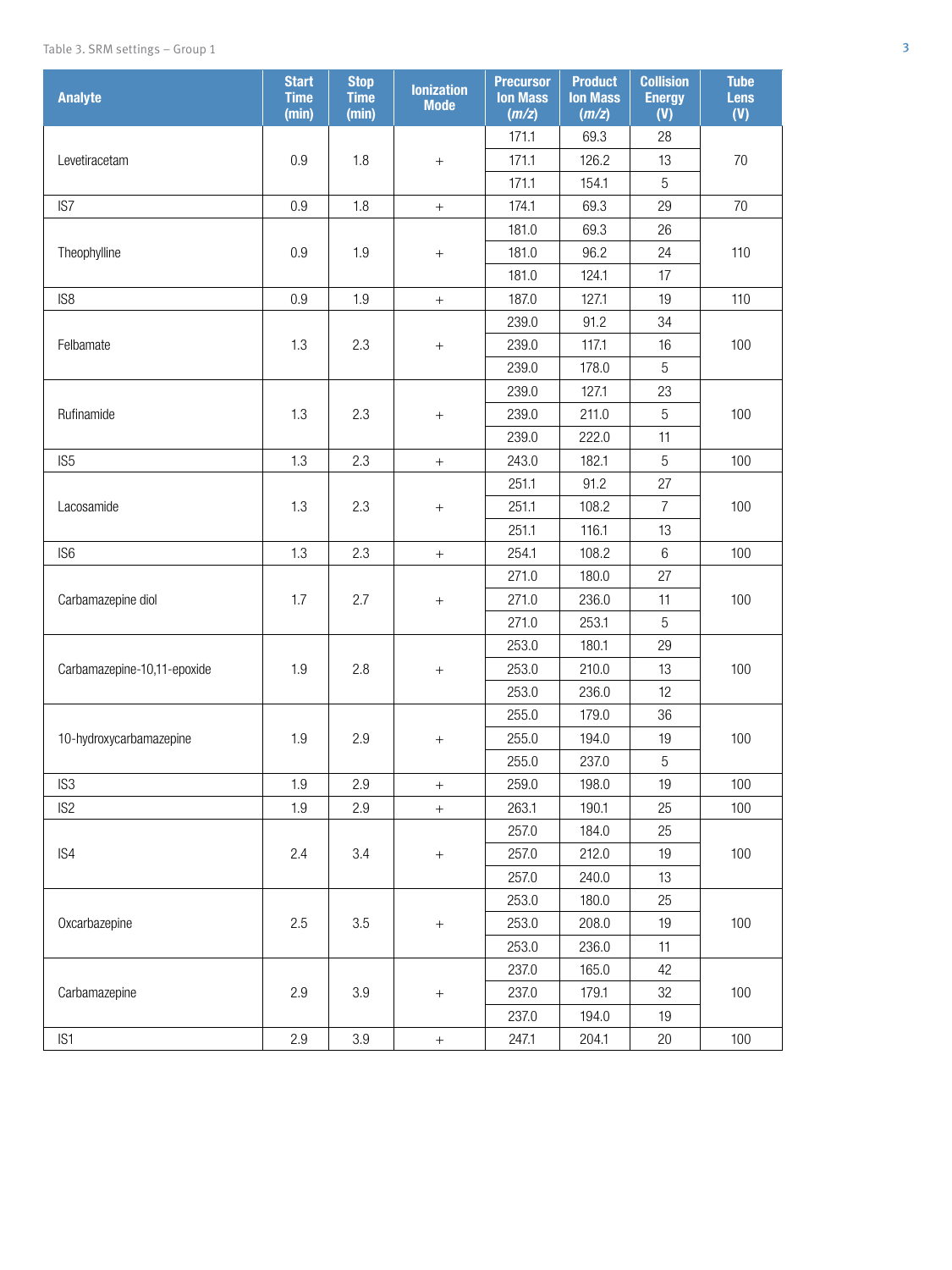| <b>Analyte</b>  | <b>Start</b><br>Time<br>(min) | <b>Stop</b><br><b>Time</b><br>(min) | <b>lonization</b><br><b>Mode</b> | <b>Precursor</b><br><b>Ion Mass</b><br>(m/z) | <b>Product</b><br><b>Ion Mass</b><br>(m/z) | <b>Collision</b><br><b>Energy</b><br>(V) | <b>Tube</b><br><b>Lens</b><br>(V) |
|-----------------|-------------------------------|-------------------------------------|----------------------------------|----------------------------------------------|--------------------------------------------|------------------------------------------|-----------------------------------|
|                 |                               |                                     |                                  | 207.1                                        | 91.2                                       | 25                                       |                                   |
| <b>PEMA</b>     | 0.6                           | 1.6                                 | $+$                              | 207.1                                        | 119.2                                      | 15                                       | 70                                |
|                 |                               |                                     |                                  | 207.1                                        | 162.1                                      | 10                                       |                                   |
|                 |                               |                                     |                                  | 219.0                                        | 91.2                                       | 25                                       |                                   |
| Primidone       | 0.8                           | 1.8                                 | $+$                              | 219.0                                        | 119.2                                      | 15                                       | 90                                |
|                 |                               |                                     |                                  | 219.0                                        | 162.1                                      | 10                                       |                                   |
| IS13            | 0.8                           | 1.8                                 | $+$                              | 224.0                                        | 167.1                                      | 20                                       | 90                                |
| IS <sub>5</sub> | 0.8                           | 1.8                                 | $+$                              | 243.0                                        | 182.1                                      | 5                                        | 100                               |
|                 |                               |                                     |                                  | 253.0                                        | 104.1                                      | 20                                       |                                   |
| Phenytoin       | 1.1                           | 2.1                                 | $+$                              | 253.0                                        | 182.0                                      | 15                                       | 100                               |
|                 |                               |                                     |                                  | 253.0                                        | 225.0                                      | 10                                       |                                   |
|                 |                               |                                     |                                  | 217.0                                        | 145.1                                      | 16                                       |                                   |
| Stiripentol     | 1.3                           | 2.3                                 | $+$                              | 217.0                                        | 159.1                                      | 13                                       | 55                                |
|                 |                               |                                     |                                  | 217.0                                        | 187.1                                      | 10                                       |                                   |

Table 5. SRM settings – Group 3

| <b>Analyte</b> | <b>Start</b><br><b>Time</b><br>(min) | <b>Stop</b><br><b>Time</b><br>(min) | <b>lonization</b><br><b>Mode</b> | <b>Precursor</b><br><b>Ion Mass</b><br>(m/z) | <b>Product</b><br><b>Ion Mass</b><br>(m/z) | <b>Collision</b><br><b>Energy</b><br>(V) | <b>Tube</b><br><b>Lens</b><br>(V) |
|----------------|--------------------------------------|-------------------------------------|----------------------------------|----------------------------------------------|--------------------------------------------|------------------------------------------|-----------------------------------|
| Zonisamide     | 0.7                                  | 1.7                                 |                                  | 211.1                                        | 119.1                                      | 18                                       | 70                                |
|                |                                      |                                     |                                  | 211.1                                        | 147.1                                      | 12                                       |                                   |
| <b>IS18</b>    | 0.7                                  | 1.7                                 | ۰                                | 216.0                                        | 123.2                                      | 15                                       | 70                                |
|                | 0.9                                  | 1.9                                 | ۰                                | 231.0                                        | 85.3                                       | 15                                       | 70                                |
| Phenobarbital  |                                      |                                     |                                  | 231.0                                        | 144.2                                      | 15                                       |                                   |
|                |                                      |                                     |                                  | 231.0                                        | 188.0                                      | 10                                       |                                   |
| <b>IS16</b>    | 0.9                                  | 1.9                                 |                                  | 236.0                                        | 193.1                                      | 10 <sup>1</sup>                          | 70                                |
| Valproic Acid  | 1.2                                  | 2.2                                 |                                  | 143.1                                        | 143.1                                      | 10                                       | 70                                |
| IS17           | 1.2                                  | 2.2                                 |                                  | 147.1                                        | 147.1                                      | 10                                       | 70                                |

#### Data Acquisition and Processing

Data were quantitated using a linear regression, and 1/x weighting was used to build the calibration curves. Maximum percentage bias between nominal and calculated concentration of 15% and 20% was set as acceptance criterion for calibrators and controls, respectively.

### Results and Discussion

Linear calibration curves were obtained for all the analytes in the evaluated concentration ranges, and correlation factors  $(R^2)$  were always above 0.99. The percentage bias between nominal and experimental concentration for all calibrators and controls was always within the set acceptance criteria (15% for calibrators and 20% for controls). A summary of calibration range, intercept, slope, and correlation factor  $(R^2)$  for each analyte is reported in Table 6.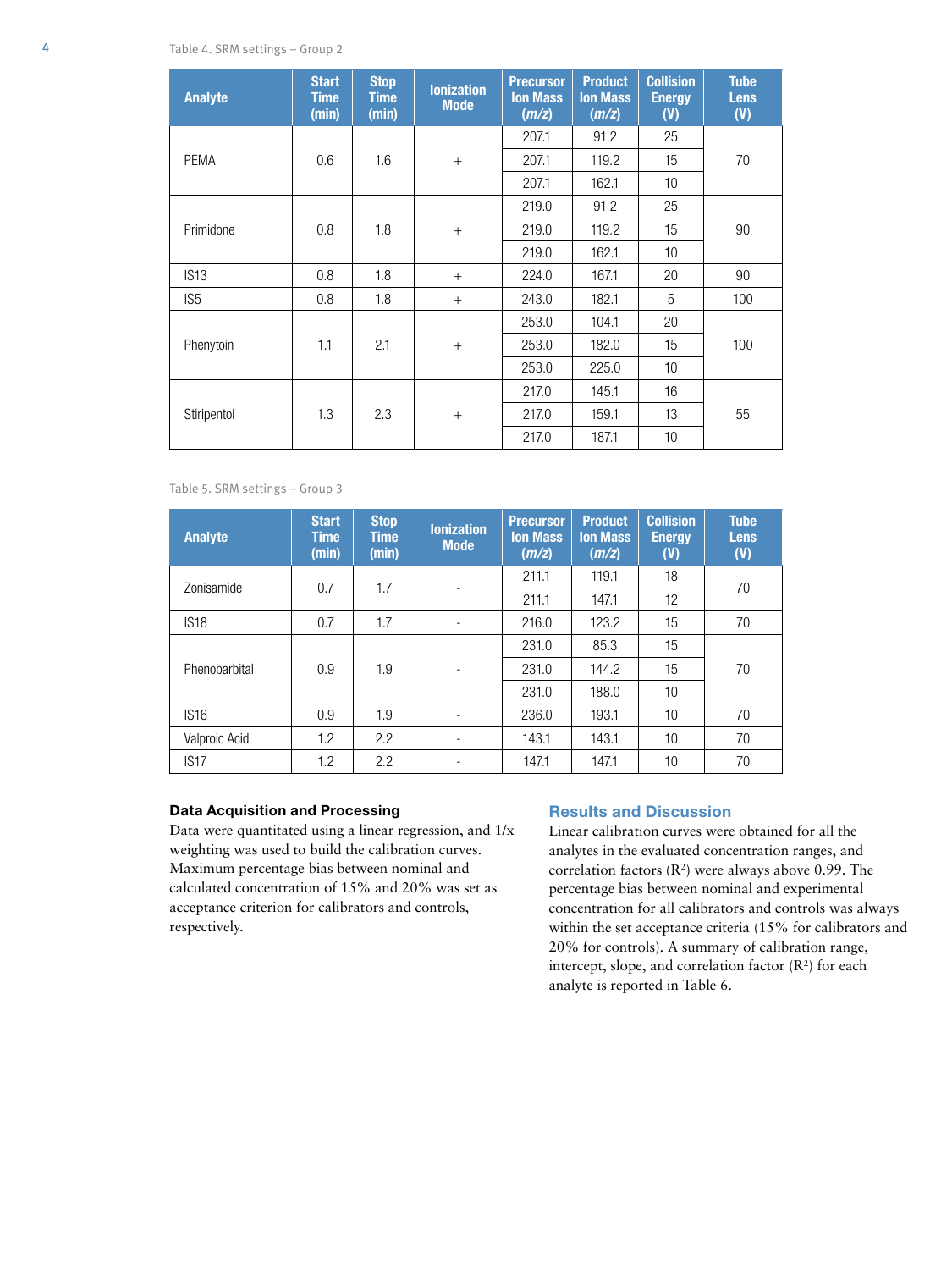Table 6. Calibration range, intercept, slope, and correlation factor  $(\mathbb{R}^2)$ 

| <b>Analyte</b>              | <b>Calibration Range</b><br>(ng/mL) | <b>Intercept</b> | <b>Slope</b> | R <sup>2</sup> |
|-----------------------------|-------------------------------------|------------------|--------------|----------------|
| Carbamazepine               | $1.62 - 15.1$                       | $-0.068$         | 0.610        | 0.998          |
| Oxcarbazepine               | $0.14 - 3.64$                       | $-0.054$         | 1.585        | 0.998          |
| Carbamazepine diol          | $0.16 - 11.5$                       | 0.000            | 0.115        | 0.996          |
| Carbamazepine-10,11-epoxide | $0.16 - 11.0$                       | $-0.056$         | 7.099        | 0.995          |
| 10-hydroxycarbamazepine     | $3.83 - 48.3$                       | 0.072            | 0.347        | 0.999          |
| Felbamate                   | $14.3 - 130$                        | $-0.119$         | 0.484        | 0.995          |
| Lacosamide                  | $0.78 - 11.4$                       | $-0.064$         | 1.145        | 0.996          |
| Levetiracetam               | $4.90 - 84.0$                       | $-0.451$         | 0.954        | 0.995          |
| Rufinamide                  | $3.98 - 35.3$                       | $-0.449$         | 1.026        | 0.996          |
| Theophylline                | $6.11 - 24.6$                       | 0.117            | 0.198        | 0.991          |
| Phenytoin                   | $3.49 - 23.3$                       | $-2.185$         | 0.667        | 0.996          |
| Primidone                   | $3.07 - 18.3$                       | 2.570            | 1.375        | 0.997          |
| PEMA                        | $1.07 - 12.7$                       | $-1.964$         | 6.885        | 0.996          |
| Stiripentol                 | $2.62 - 27.3$                       | $-2.298$         | 1.922        | 0.994          |
| Phenobarbital               | $7.38 - 60.1$                       | $-0.027$         | 0.083        | 0.998          |
| Valproic Acid               | $31.6 - 125$                        | $-0.041$         | 0.011        | 0.998          |
| Zonisamide                  | $3.97 - 50.4$                       | $-0.157$         | 0.286        | 0.999          |

Representative calibration curves for carbamazepine and phenobarbital are shown in Figure 1. Representative chromatograms at the limit of quantitation (LOQ) for each analyte, including the internal standards, are shown in Figures 2, 3, and 4.





Figure 2. Representative chromatograms of each analyte at the LOQ and corresponding IS for Group 1

Figure 1. Calibration curves for (a) carbamazepine and (b) phenobarbital